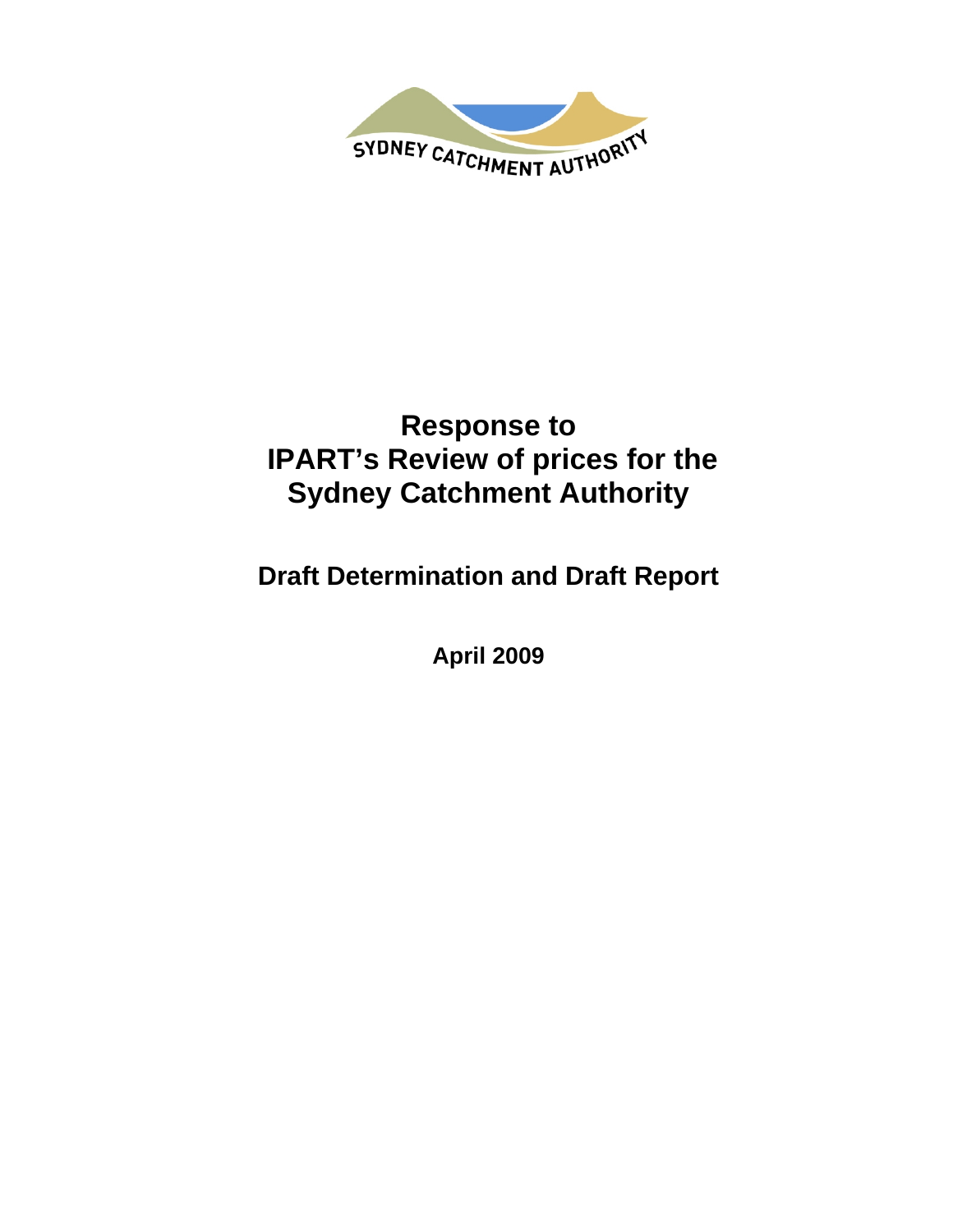## **TABLE OF CONTENTS**

| <b>Executive Summary</b> |                                            | 3                |
|--------------------------|--------------------------------------------|------------------|
| 1                        | <b>Introduction</b>                        | $\boldsymbol{4}$ |
| $\mathbf{2}$             | <b>Tariff structure</b>                    | 6                |
| 3                        | Cost 'pass through' for Shoalhaven pumping | 8                |
| 4                        | <b>Target revenue</b>                      | 9                |
| 5                        | <b>Return on assets</b>                    | 11               |
| $\overline{7}$           | <b>Water demand forecast</b>               | 15               |
| 8                        | Investment category rating                 | 16               |
| 9                        | <b>Conclusion</b>                          | 17               |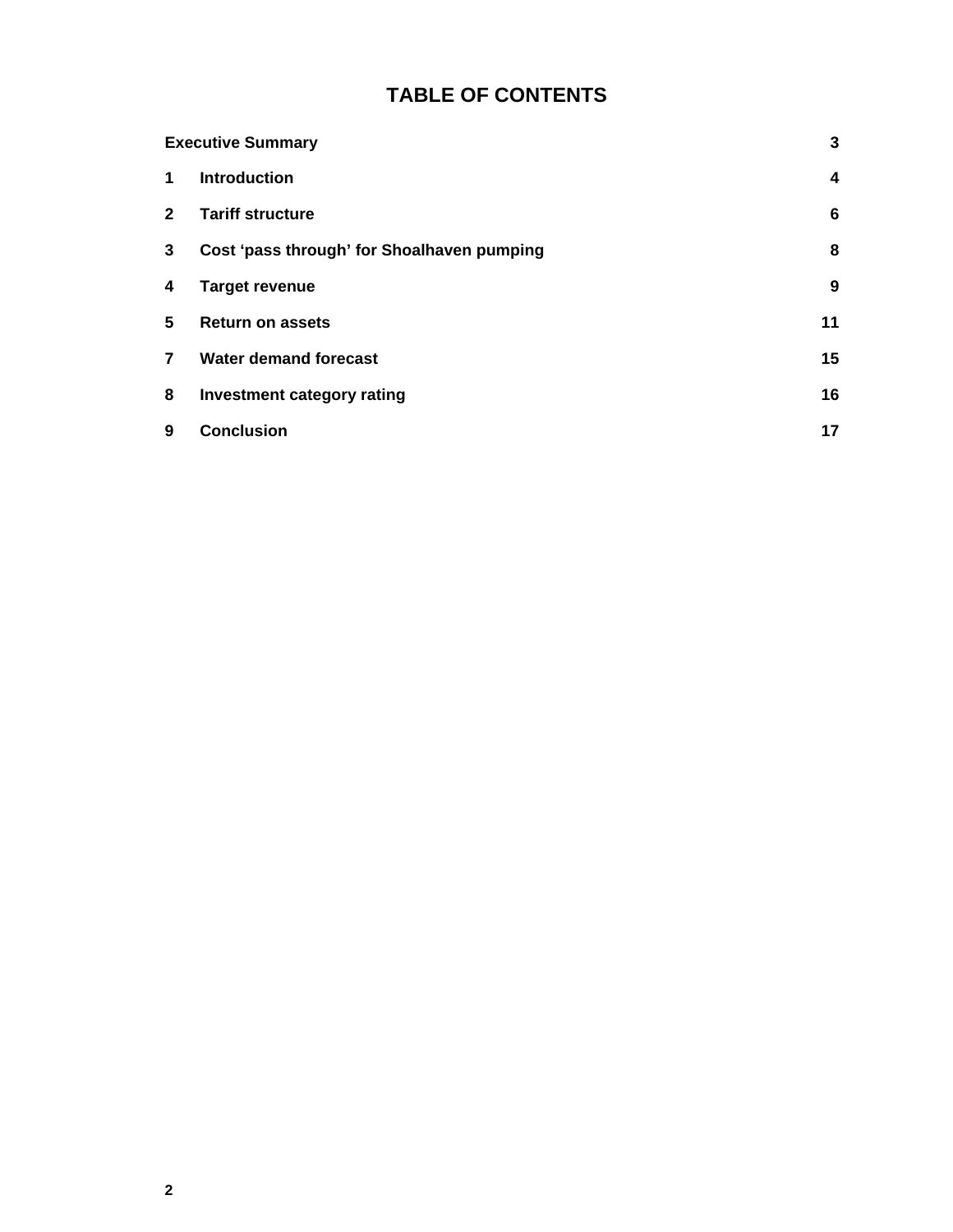## **Executive Summary**

The SCA welcomes IPART's draft determination and notes that IPART has largely accepted the performance of the SCA over the current price path, and its proposals for the next three years, as being efficient and prudent.

The SCA believes the following are reasonable measures that would have minimal impact on Sydney Water, and its customers, over the next three years:

- adopting a substantially higher fixed revenue component from charges to Sydney Water
- including a pass through mechanism for future SCA pumping costs from the Shoalhaven River
- enabling the SCA to recover its full revenue requirement over the price path
- determining an appropriate weighted average cost of capital.

At a time of considerable uncertainty for the SCA, the SCA considers this suite of complementary and prudent measures would help secure the SCA's future revenues over the next price path, with only a minor incremental impact on Sydney Water and its customers.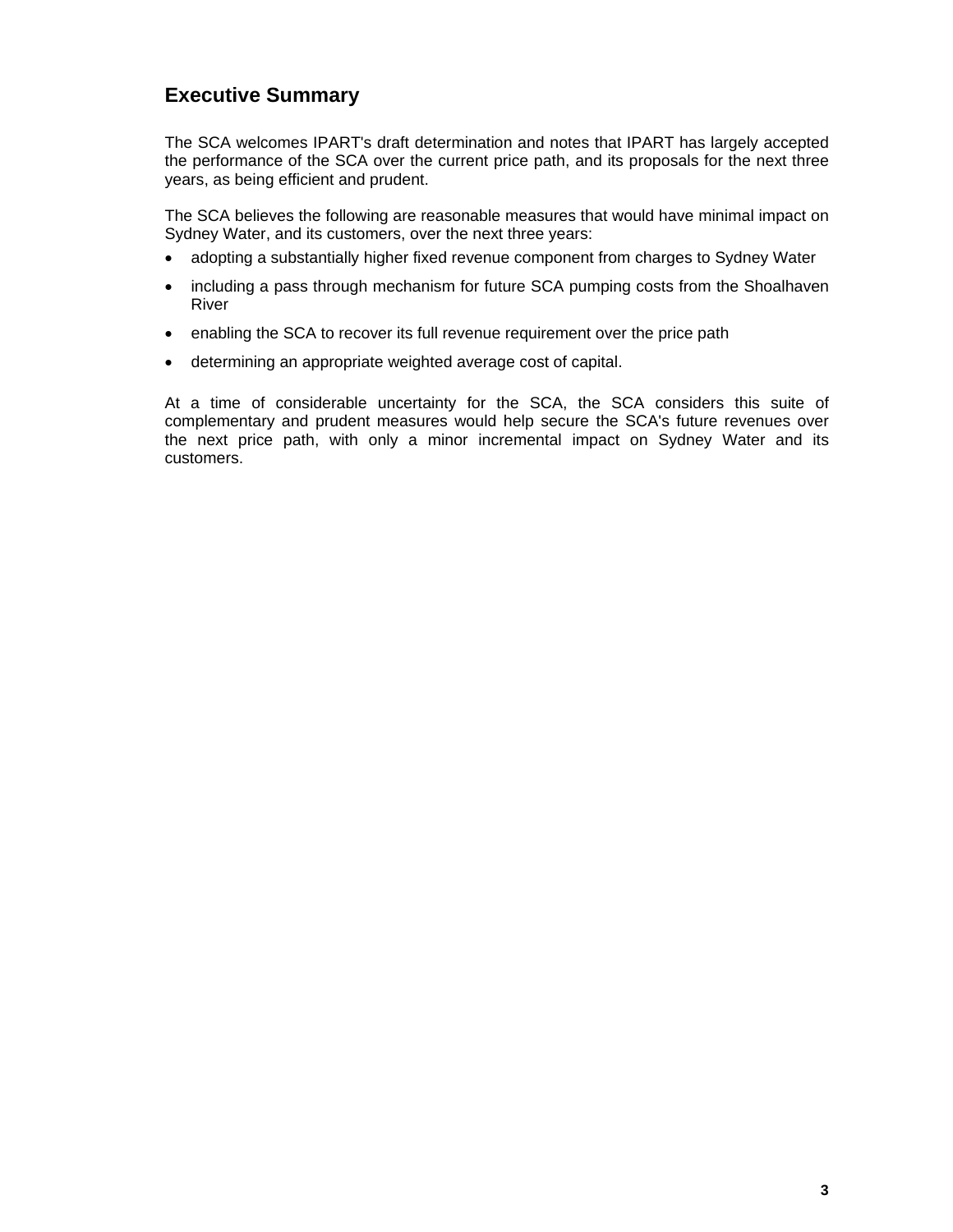#### **1 Introduction**

The SCA considers elements of IPART's approach to setting prices in the draft determination may leave the SCA exposed to a level of financial risk. These risks include shortfall in sales revenue, inadequate return on investment, and under recovery of costs.

The prudent approach is to build in mechanisms that can safeguard against excessive variability.

The likely revenue outcome for the SCA in the current 2008-09 financial year can be used as an example. In September 2005, IPART determined prices for the SCA based on forecast sales of 578 gigalitres (GL) in 2008-09. By June 2008 this forecast had been revised downwards to 513 GL in IPART's determination for Sydney Water. Given sales to date, Sydney Water's expectation now is that the demand outcome for 2008-09 will be 485 GL. Over the current price path the SCA's sales outcome in 2008-09 has fallen by 93 GL (or 16 percent) compared to IPART's original determination for the SCA in September 2005. The SCA's volumetric price to Sydney water in 2008-09 is \$222 per megalitre (ML). The responding revenue shortfall to the SCA in 2008-09 due to this demand reduction could amount to \$21 million.

The chart below demonstrates the level of variability in sales and revenue risk exposure faced by the SCA due to developments unforeseen at the time of the 2005 determination. Over the next three years there is a similar potential for revenue variability. There is a need to build in measures to manage unexpected events.

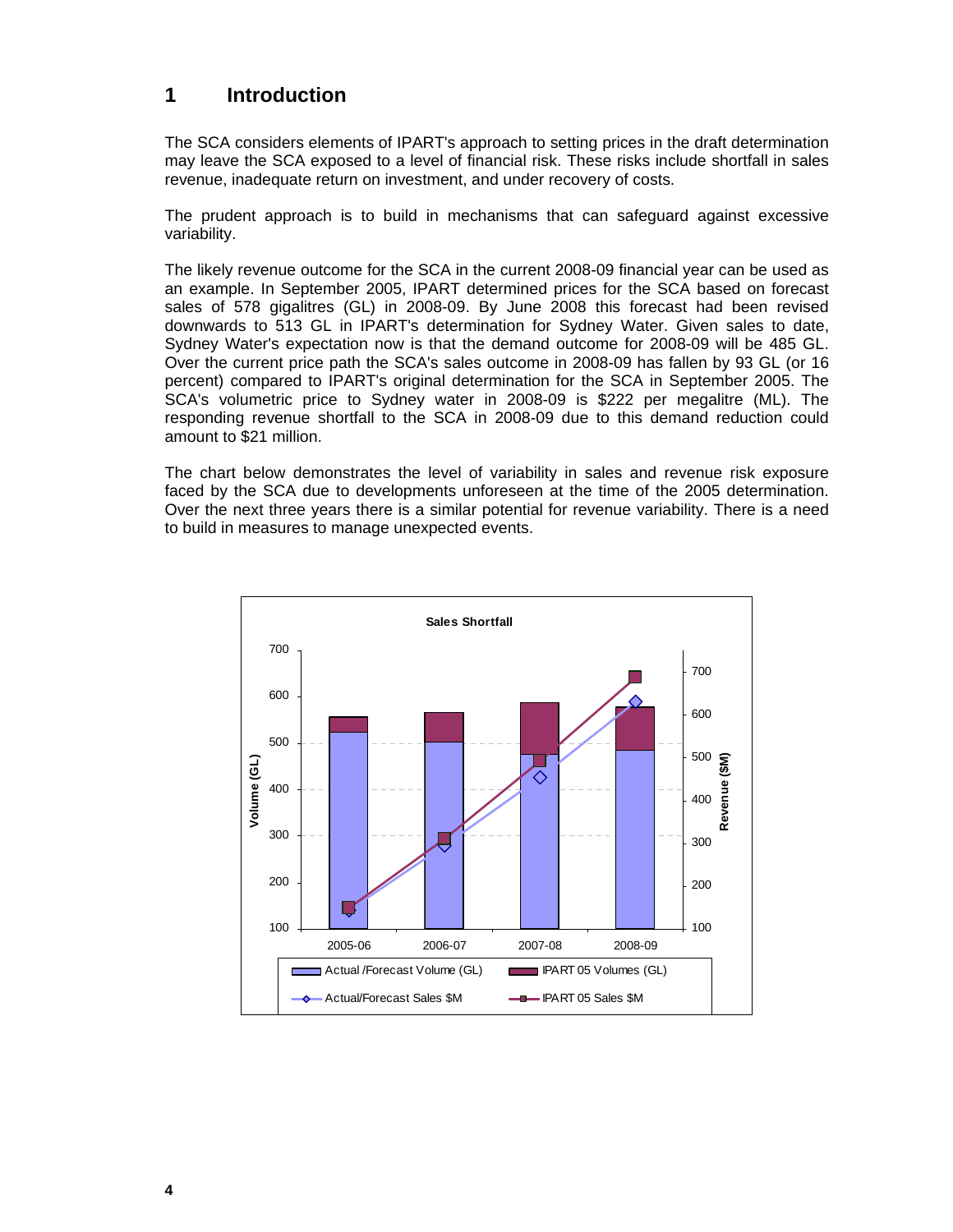The worsening of the global financial crisis since the SCA prepared its submission in July/August 2008 has had some unforeseen impacts on the SCA's expenditure, particularly as a result of declining bond rates. The SCA estimates that this could add of the order of \$2 million per annum to the SCA's expenses over each year of the price path.

For example, the amount that must be provided for staff long service leave provision has risen significantly. In recent months it has adversely impacted the SCA's budget and will do so further if bond rates continue to drop. The SCA's long service leave liability (including associated on-costs) at 31 January 2009 is \$7.8 million. A one percent swing in average discount rates applied to SCA affects the SCA by about \$0.5 million.

The increase in long service leave liability will have a significant effect on the SCA's bottom line and the dividend payable to NSW Treasury. Should interest rates remain stable for the remainder of 2008-09 year, long service leave expense will still exceed budget by in excess of \$1 million for the year due to the movement in bond rates. The SCA estimates that the ongoing impact of this issue alone over the next price path will be of the order of a \$0.5 million per annum.

Actuarial losses on defined benefit superannuation funds are mounting due to the global financial crisis. While the major impact is being currently experienced, if the crisis continues into future years, the SCA expects to be called upon to increase its cash contributions to these schemes.

Changed costs such as these that were unable to be foreseen at the time of preparing the SCA's proposal, further highlight the need for a prudent suite of measures that would secure future revenues.

The SCA believes the following measures would have minimal impact on Sydney Water, and its customers, over the next three years:

- adopting a substantially higher fixed revenue component from charges to Sydney Water
- including a pass through mechanism for the SCA pumping costs from the Shoalhaven river
- enabling the SCA to recover its full revenue requirement over the price path
- determining an appropriate weighted average cost of capital.

These issues are discussed in detail in the following four sections, with an additional section outlining revised demand forecasts from Sydney Water. At a time of uncertainty regarding future raw water revenue and global financial impacts, the SCA considers this suite of measures to be complementary and judicious.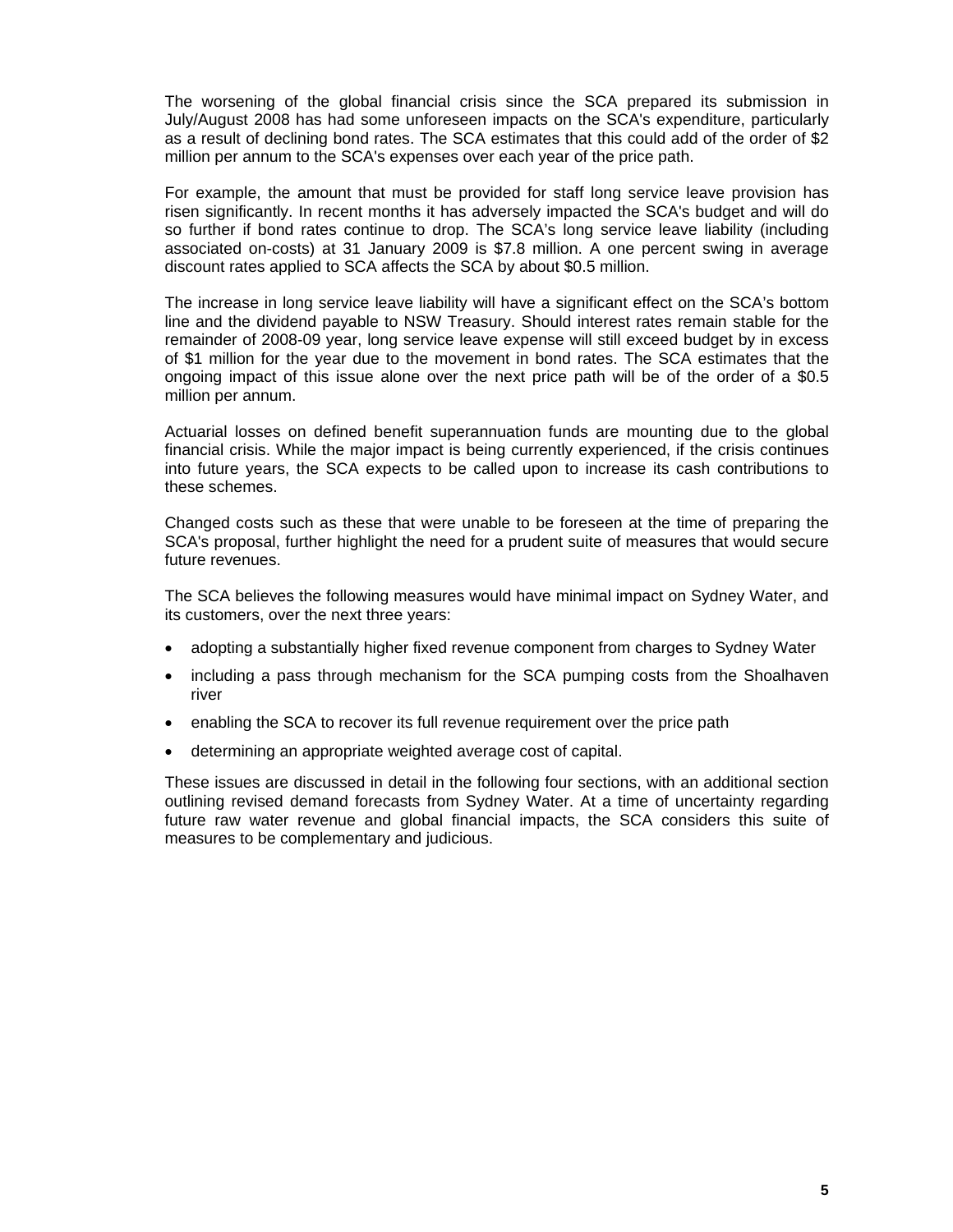## **2 Tariff structure**

In its September 2008 submission the SCA proposed that the for the coming price path the SCA's charges to Sydney Water should be set such that 80 percent of the SCA's revenue would be derived from its fixed charge to Sydney Water and 20 percent from the volumetric charge.

IPART's draft determination does not favour SCA's proposal for two main reasons:

- First, it would result in a significant decrease to SCA's volumetric charge, when this charge may have to be increased at future price determinations (eg, to signal the cost of SCA's supply augmentation requirements or the scarcity value of water in its storages). This would lead to significant price volatility between determination periods.
- Second, the volumetric charge would not provide any signal in relation to future (or longer term) SCA supply augmentation requirements.

In both instances there is no volumetric price signal to end use customers from the SCA's prices. For the duration of the coming three year price path volumetric charges to Sydney Water customers have been already determined by IPART. Therefore, pricing based on the SCA's dam levels, as canvassed by IPART in the draft determination, if and when it is introduced, may result in far more volatility to Sydney Water (as well as to retail customers should that be allowed).

The SCA provided a sound economic rationale for its suggested split between fixed and volumetric components based on short run marginal cost pricing. This analysis showed that pending the release of the next Metropolitan Water Plan, and a clear signal in relation to future augmentation, volumetric revenue of 20 percent was justifiable over the next price path. IPART for example, is of the view that the next supply increment for a long run marginal cost approach is not in prospect before 2028.

In its draft determination IPART argues that pricing water usage above short run marginal cost 'provides a volumetric signal' to Sydney Water. It also flags that it will be looking at increasing this signal in the next determination by the introduction of a wholesale scarcity price related to water in storage.

In 2004 IPART determined that the wholesale price structure should be created by setting the volumetric charge to long run marginal cost:

'The Tribunal considers that the appropriate next step towards wholesale water price reform is to review the balance between the fixed access charge and the variable usage charge and, if possible, set the usage charge with reference to the SCA's long run marginal cost. Long run marginal cost here refers to the additional costs of the measures that the SCA must incur to balance supply and demand, divided by the amount of additional water provided by those measures.<sup>'1</sup>

<sup>&</sup>lt;sup>1</sup> Pg. 2, IPART (2004) Investigation into Price Structures to Reduce the Demand for Water in the Sydney Basin – Final Report OP24, July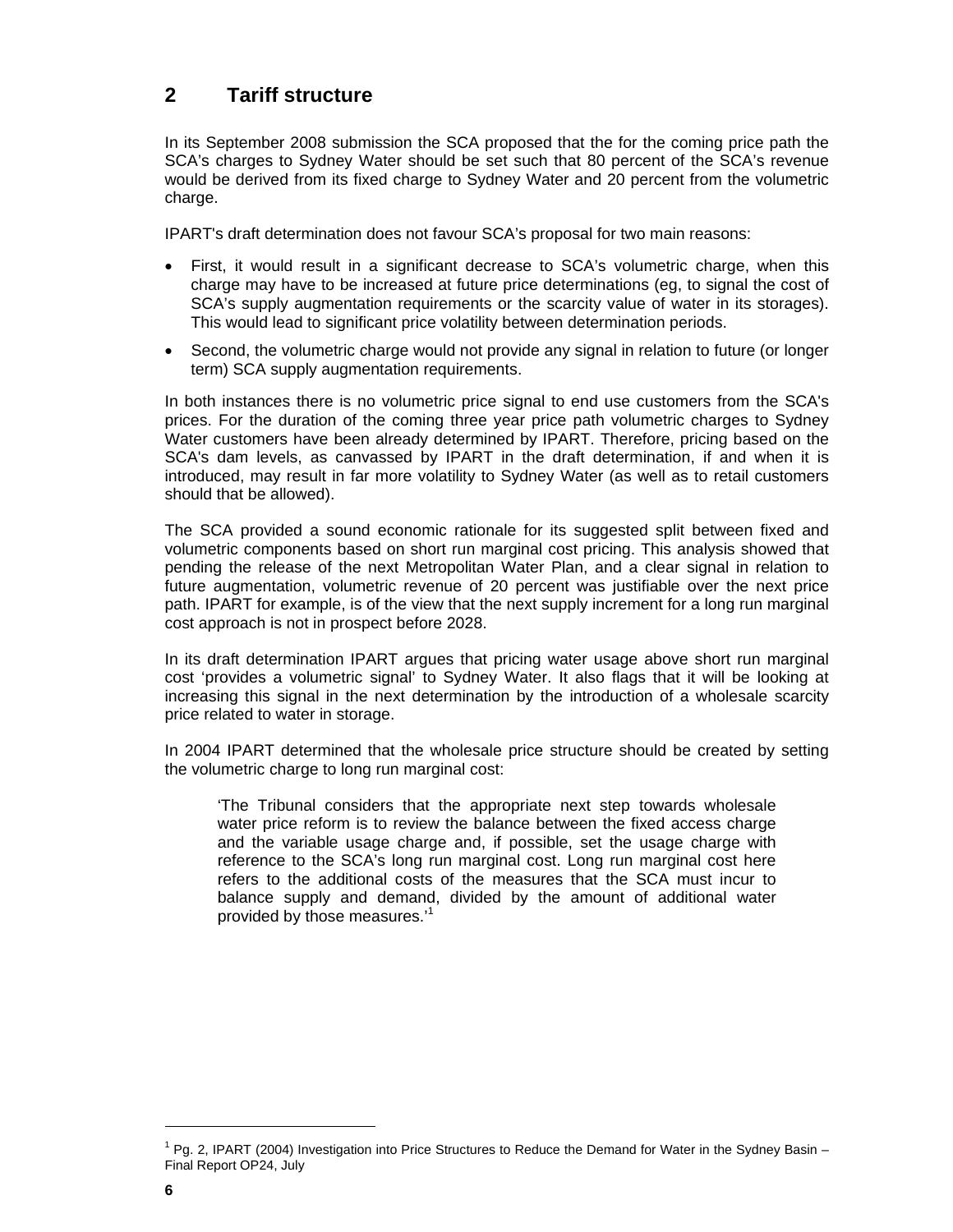Previously the SCA's revenue from Sydney Water had been derived from an equal split between fixed and volumetric charges (ie 50/50). In the Draft Determination for Sydney Catchment Authority in June 2005, IPART stated in regard to demand management:

'For the 2005 determination period, the Tribunal has changed the balance of the fixed and usage components of the Sydney Catchment Authority's charges to Sydney Water by increasing the relative size of the usage charge compared to the fixed charge. It believes that this will help achieve the objective of setting charges with reference to Sydney Catchment Authority's long run marginal cost. It also believes it will send a pricing signal to Sydney Water that will help to achieve the State Government's demand management objectives.'<sup>2</sup>

However, the SCA also notes that in its 2004 Step Pricing Inquiry IPART found that:

'In relation to the wholesale price structure, the Tribunal is not convinced that introducing a step price structure is the most appropriate way to remove the financial incentive on Sydney Water to sell more water, enforce a cap on water extractions, or assist with the development of a secondary market in alternative water sources. …. it believes other available measures are likely to be more effective and less risky than a step price.'  $3$ 

At the time, IPART argued that financial incentives were not as effective for a Government owned business such as Sydney Water which responded to other imperatives, and that a step price structure used for this purpose could create financial risks for Sydney Water.

Consistent with IPART's previous view, the SCA considers that any financial incentive to Sydney Water due to the SCA's tariff structure over the next three years is relatively weak, especially in light of the need to prove its desalination plant.

In summary, at a time when financial incentives to conserve water are not strong in relation to Sydney Water's supply, the SCA proposed a tariff structure on economic grounds. This is further supported by the lack of a volumetric price signal to end use customers in Sydney Water's current determination.

The SCA considers that adopting a substantially higher fixed revenue component from charges to Sydney Water would be appropriate over the next three years. This outcome would also act as a buffering mechanism to sales and consequent revenue variability.

<sup>&</sup>lt;sup>2</sup> Pg. 114, IPART (2005) Sydney Water Corporation/Hunter Water Corporation/Sydney Catchment Authority Prices of Water Supply, Wastewater and Stormwater Services, Draft Report, From 1 October 2005 to 30 June 2009 for the SWC and SCA From 1 November 2005 to 3 June 2009 for HWC, Report Nos 5, 6 and 7, 2005; June

<sup>&</sup>lt;sup>3</sup> IPART (2004) Investigation into Price Structures to Reduce the Demand for Water in the Sydney Basin - Final Report OP24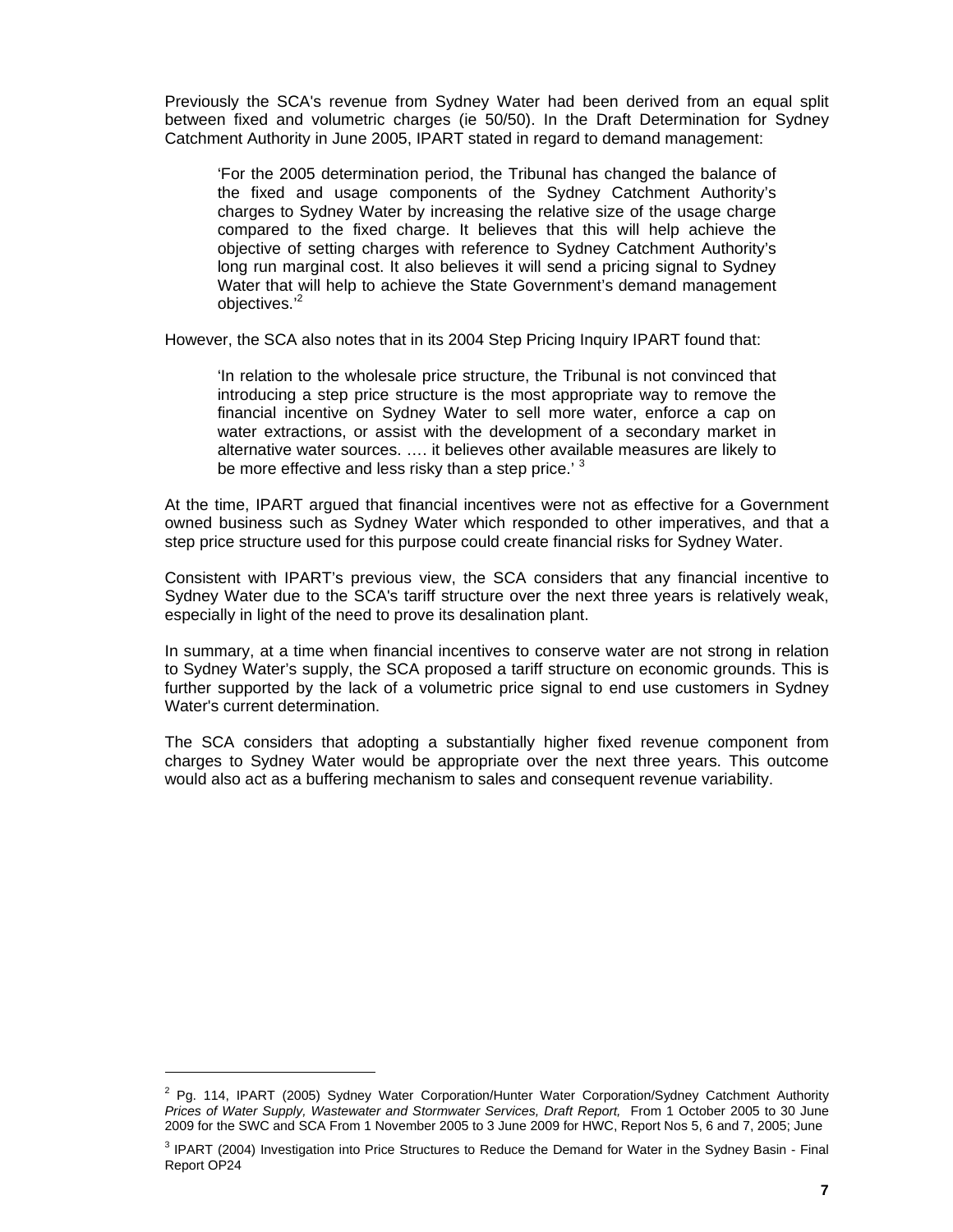#### **3 Cost 'pass through' for Shoalhaven pumping**

IPART has decided not to include a pass-through for Shoalhaven pumping costs stating that:

'The Government's recent announcement of a three-year moratorium on pumping from the Shoalhaven suggests that SCA will incur little or no such pumping costs over the 2009 determination period. IPART considers that a cost pass-though mechanism will add unnecessary complexity to the regulatory regime, given it appears the probability that it will be needed or justified over the next three years is low.

IPART and its consultant sought forecast Shoalhaven pumping costs from SCA prior to the moratorium being announced. Detailed information was not provided. For future price determinations, IPART considers that SCA should explain and justify any forecast Shoalhaven pumping costs – rather than assume they can be treated as a cost pass through. While IPART recognises that there is some inherent uncertainty associated with such forecasts, developing and refining them over time is likely to be an important element of SCA's business planning and its pricing proposals*.*'

As an approach to scarcity pricing, in its draft determination, IPART is proposing a form of 'pricing that depends on dam levels'. The commencement and cessation of pumping from the Shoalhaven is directly triggered by dam levels. The SCA contends that passing through SCA's Shoalhaven pumping cost, if and when it occurs, is consistent with this approach.

It is not possible for the SCA to accurately predict when pumping will be needed. System modelling can determine, on average, the volume to be pumped from the Shoalhaven but in practice this volume will fluctuate considerably. Including forecast average pumping costs in prices would have the effect of overcharging customers unnecessarily, and lead to excess returns when pumping is not needed.

The SCA believes that the most efficient approach would be to establish an ex-post cost pass through.

For its part, Sydney Water has indicated that it has no difficulty with Shoalhaven pumping costs being passed through to Sydney Water and its customers on a periodic basis.

Further, at the time the SCA made its submission, just eight months ago, dam levels were above 65 percent. As of the end of March 2009 dam levels had fallen to 58 percent. Notwithstanding the current moratorium, it is possible the SCA may need to pump during the next price path.

Including a pass through mechanism for the SCA's Shoalhaven pumping costs (via an extension of the existing pass through mechanism to customers), would be an efficient way of recovering the cost of supplying this water.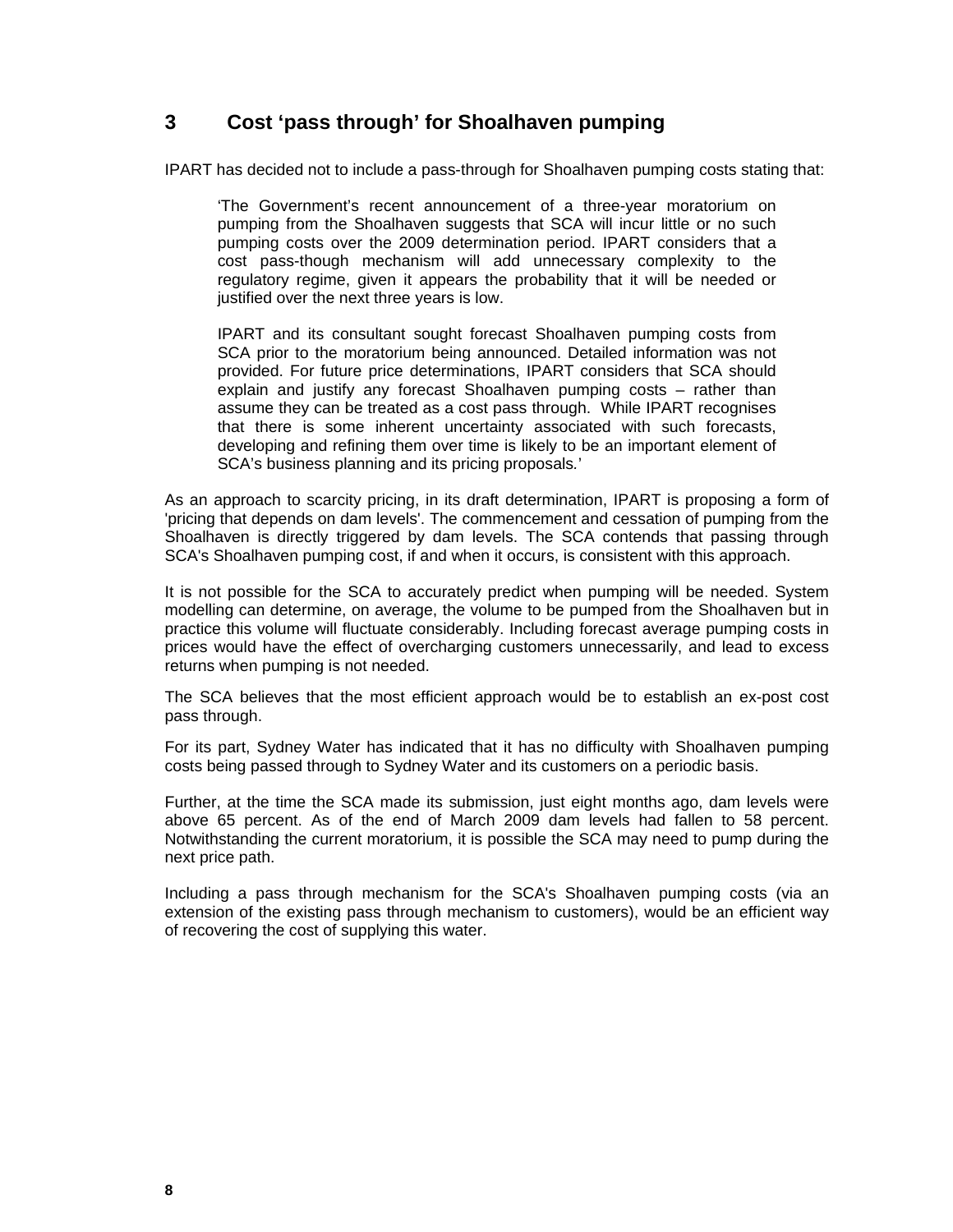#### **4 Target revenue**

l

The 'glide-path' approach adopted in IPART's draft determination results in an estimated \$21.9 million under recovery of regulated revenue, relative to the SCA's underlying cost 'building blocks'. This contrasts with the net present value (NPV) smoothing approach adopted by the majority of Australian regulators including the Australian Energy Regulator and Essential Services Commission, which is designed to recover the determined building costs in NPV equivalent terms.

In making determinations the Tribunal is required by the *Independent Pricing and Regulatory Tribunal Act 1992* (IPART Act) to have regard to matters including:

- the cost of providing the services concerned;
- the appropriate rate of return on public sector assets; and
- the social impact of the determinations and recommendations.

SCA recognises, during periods of cost increases, the difficulties associated with achieving these potentially conflicting objectives. If prices are immediately realigned with underlying costs, then unacceptable price shocks may result. Alternatively, if required price increases are phased in over the regulatory period, efficient costs are under recovered. The NPV smoothing approach attempts to manage price impacts while allowing for full cost recovery over the regulatory period.

Under IPART's proposed glide-path approach, cost recovery is only achieved in the final year of the regulatory period. As a result, the cost building blocks in all other years are effectively extraneous to the revenue determination process. This has significant implications in terms of the recovery of 'one off' expenditure items and impacts on incentives in terms of the timing of planned expenditure over the regulatory period.

For example, the Minister for Water has directed SCA to contribute \$17.7 million to the Accelerated Sewerage Program (ASP). The Minister has also directed IPART when it next determines maximum prices for the SCA, to include an amount representing the efficient cost of the SCA complying with his direction to the SCA.

Although the draft determination includes the ASP costs in the SCA's notional revenue requirements, these costs are effectively excluded under the proposed glide path as they do not form part of the base or final year building blocks. As a result, the NPV shortfall arising from the glide path is greater than the ASP costs. $4$ 

 $<sup>4</sup>$  SCA acknowledges that IPART's adoption of a P<sub>o</sub> adjustment in 2009-10 has partially improved cost recovery;</sup> however the resultant \$21.9 million shortfall remains higher than ASP costs of \$17.7 million.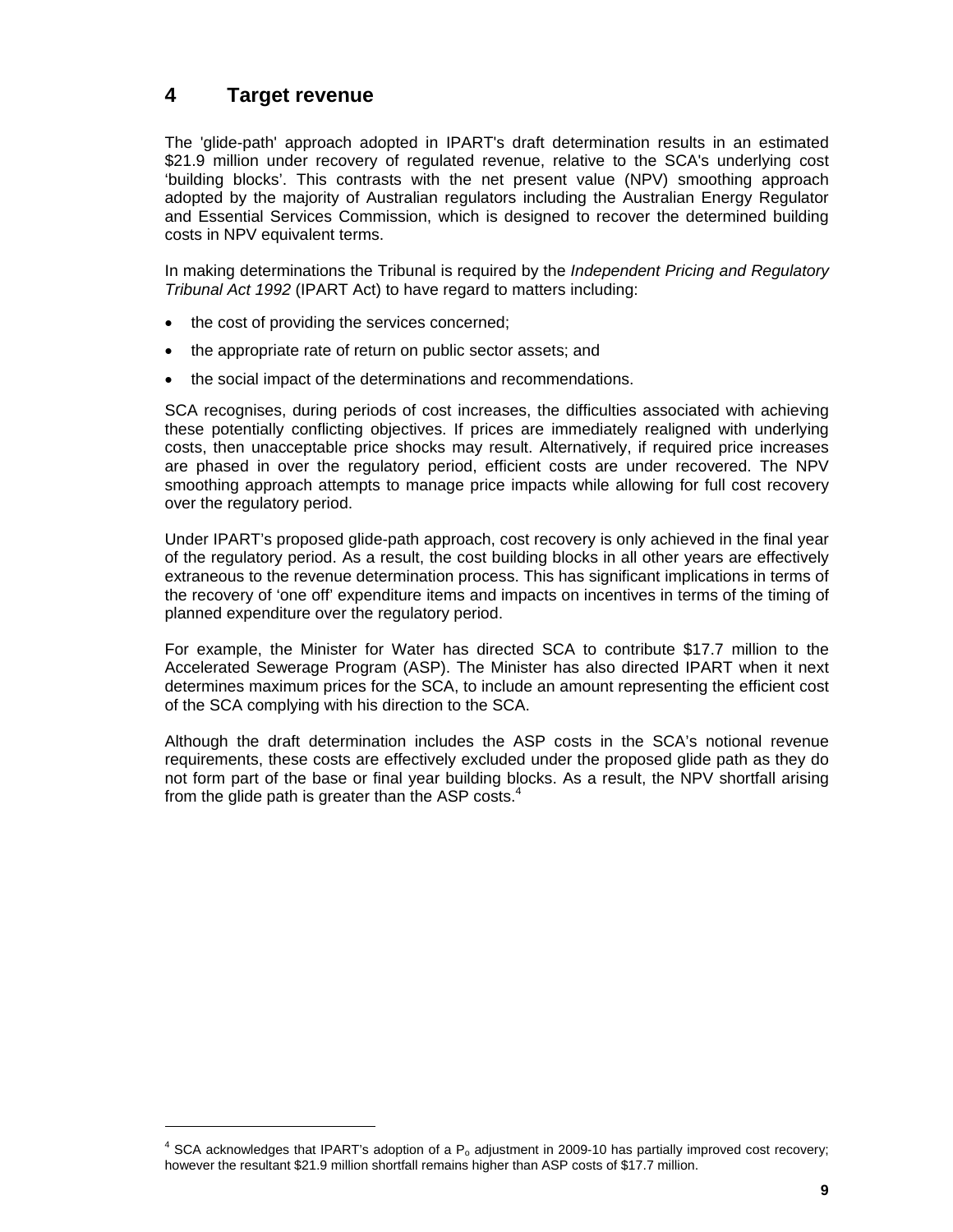

If the SCA had been directed to undertake this 'one off' expenditure in the final year of the regulatory period (i.e 2011-12), then not only would the incremental expenditure be recovered in 2011-12, but allowed revenue in 2009-10 and 2010-11 would also increase under a revised glide path to a higher end-point revenue target. Therefore, under a glide path approach, there is a strong incentive for businesses to adjust the timing of planned expenditure to maximise expenditure in the final year and minimise expenditure in other years. The timing of expenditure over a regulatory period should not have an impact on the level of revenue recovery.

The following table shows revenue and price impacts under IPART's proposed glide path and an alternative NPV smoothed approach:

| <b>Real \$2008-09</b>    | 2008-09 | 2009-10 | 2010-11 | 2011-12 | NPV <sup>5</sup> |
|--------------------------|---------|---------|---------|---------|------------------|
| Notional revenue (\$m)   | 182.3   | 208.0   | 193.7   | 194.8   | 544.2            |
| Glide path revenue (\$m) | 182.3   | 193.4   | 185.2   | 194.8   | 522.3            |
| Average % price change   |         | 6.9%    | 3.4%    | 3.4%    |                  |
| NPV revenue path (\$m)   | 182.3   | 197.4   | 193.1   | 207.4   | 544.2            |
| Average % price change   |         | 9.1%    | 5.6%    | 5.6%    |                  |

Based on the draft determination notional revenue requirements, adoption of the NPV smoothed price path shown would require further price increases to Sydney Water of around 2.2 percent per annum. Given that on average, SCA's charges represent approximately 10 percent of a typical Sydney Water customer's final bill, the overall incremental price increase under such an NPV smoothed price path would be of the order of 0.2 percent per annum.

<sup>&</sup>lt;sup>5</sup> NPV calculated using 6.5% real post-tax WACC and mid-year cash flows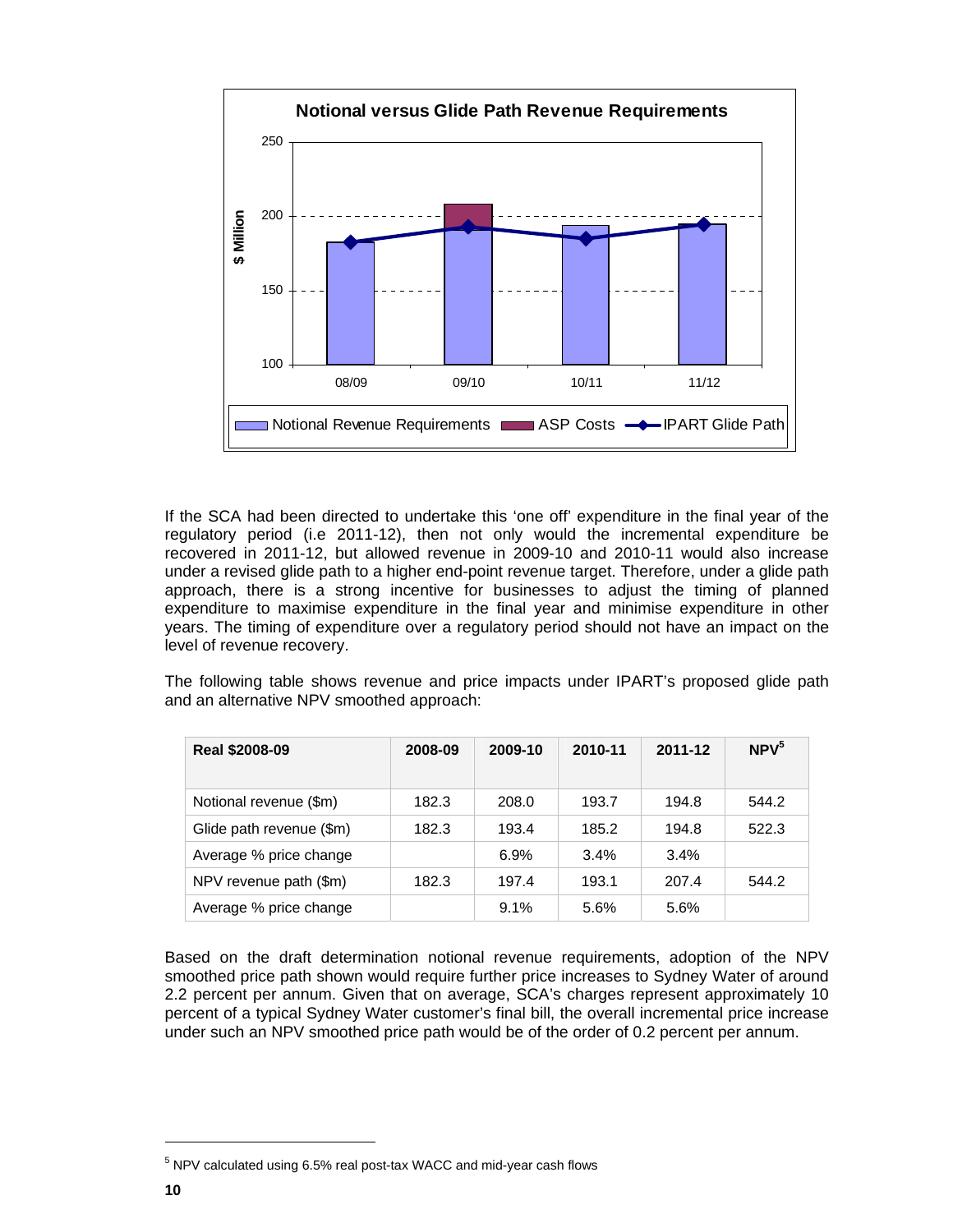#### **5 Return on assets**

The weighted average cost of capital (WACC) provided by IPART is a critical parameter in terms of providing incentives for efficient investment in raw water infrastructure. It is important IPART adopts a consistent approach to setting WACC parameters in order to reduce regulatory risk and create a more certain investment climate.

SCA acknowledges that the majority of parameters in the draft determination are consistent with those adopted in recent water determinations. However, the proposed WACC for SCA is 50 basis points below Sydney Water's June 2008 final determination, or 90 basis points lower if measured as a margin above the real risk free rate.



Since the Sydney Water determination, the global financial crisis has worsened, credit spreads have widened, and equity markets have fallen, suggesting that investors now require higher returns on their investments. An effective 90 basis point reduction in the relative rate of return provided to Sydney Water and SCA is inconsistent with the current economic climate and provides a poor signal for new investment in essential water infrastructure.

IPART's main drivers for SCA's lower relative WACC are a lower debt margin, and adoption of a WACC point estimate below the mid-point of the range. These issues are discussed below.

#### 5.1 Debt margin

Under 60 percent gearing assumptions, the debt margin has a significant impact on WACC. Each 100 basis point variation in debt margin translates to a 60 basis point variation in the WACC.

IPART's draft determination adopts a debt margin range of 1.2 percent to 3.6 percent (ie 2.4 percent mid-point). This is considerably lower than that adopted by IPART in recent determinations.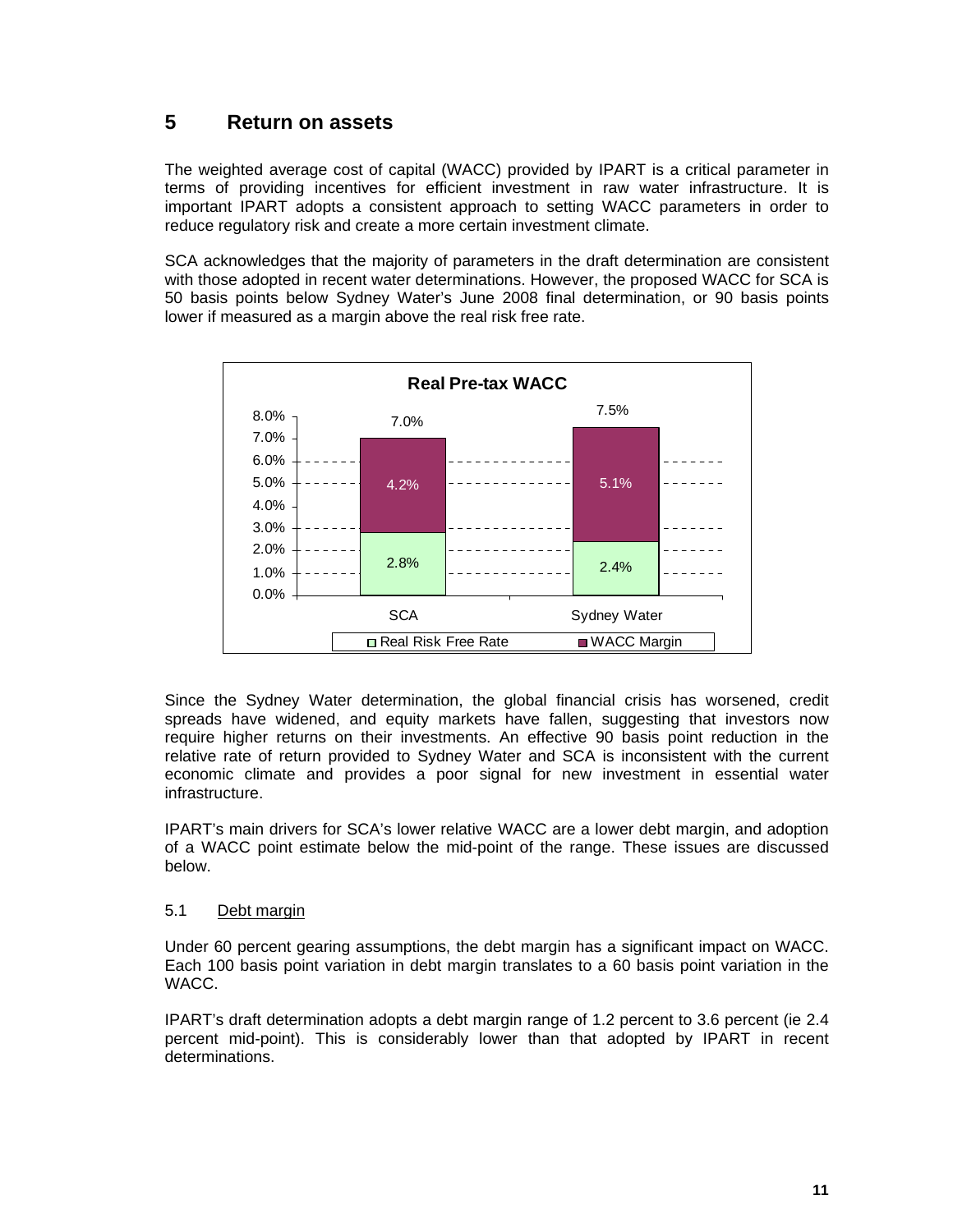|                          | Low  | High | <b>Mid-point</b> |
|--------------------------|------|------|------------------|
| SCA draft (Mar 2009)     | 1.2% | 3.6% | 2.40%            |
| CityRail (Dec 2008)      | 2.9% | 6.0% | 4.45%            |
| Sydney Water (June 2008) | 3.1% | 3.7% | 3.40%            |

The proposed debt margin mid-point of 2.4 percent is 100 basis points below that adopted by IPART in Sydney Water's June 2008 determination. This is inconsistent with market evidence suggesting that credit spreads have widened considerably over the past 12 months in line with the deterioration in the global economy.

The proposed debt margin mid-point of 2.4 percent is 205 basis points lower than that determined by IPART for CityRail in December 2008. The reduction to the upper end of the debt margin range (6.0 percent CityRail versus 3.6 percent SCA) is largely a result of IPART using fair value yield curve data from Bloomberg rather than CBASpectrum. As demonstrated in the graph below, fair value yields reported by Bloomberg and CBASpectrum have widened considerably in recent months.



#### **10 Year BBB Credit Spreads Fair Value Yield Curve Data**

As a footnote to the draft decision, IPART indicated that CBA Spectrum has discontinued its service to some nonbank customers and therefore IPART had to rely on Bloomberg data. Given the material impact on debt margin outcomes, further detailed analysis of both approaches is warranted prior to IPART adopting a change in regulatory approach, especially given IPART's previously stated preference for using CBASpectrum data:

'IPART is of the opinion that the yields provided by CBASpectrum are the best available proxy for estimating a debt margin for Sydney Water that meets the competitive neutrality principle:

- the model is widely used in the market
- the model generates yields for fairly (efficiently) priced bonds and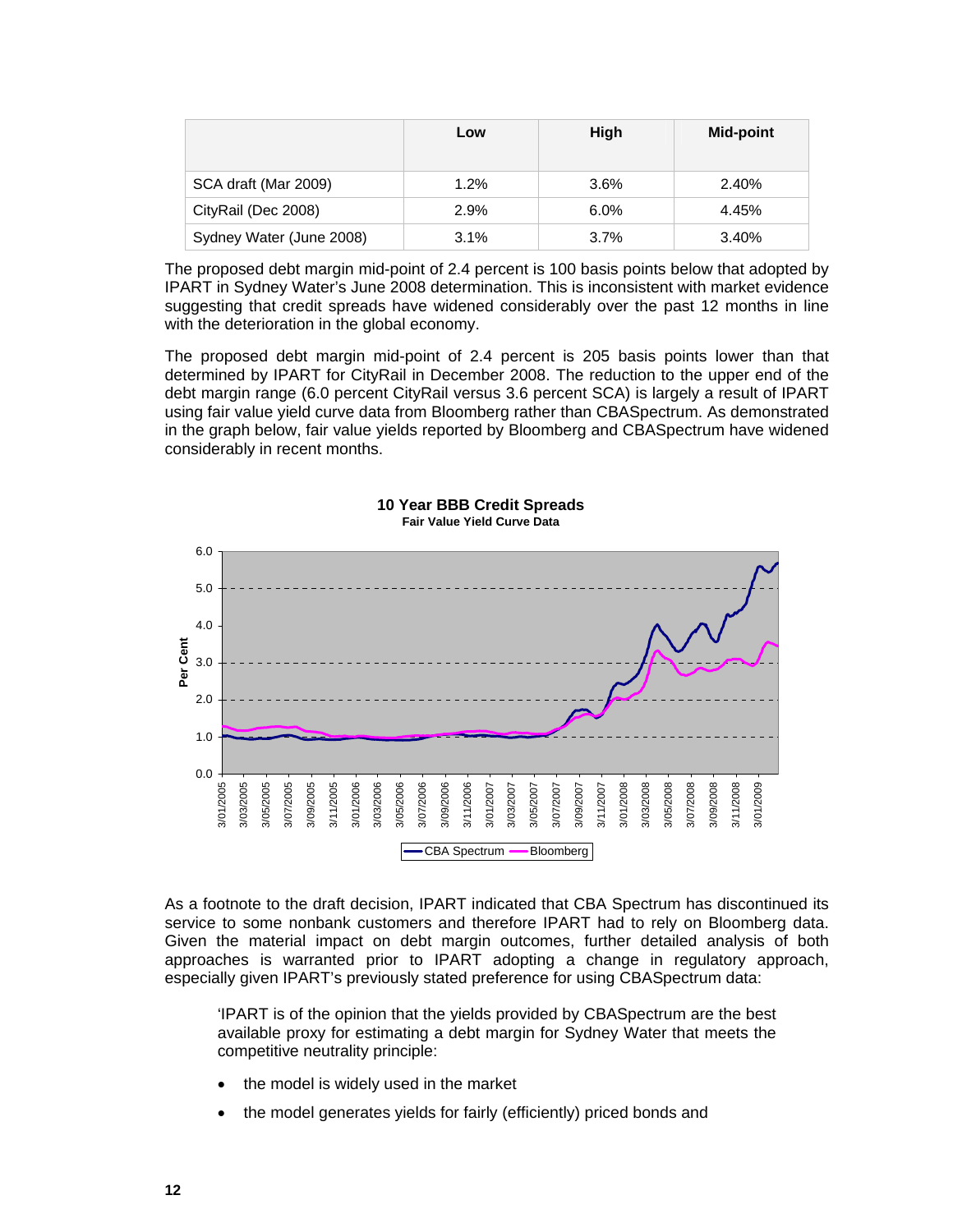• there is no credible evidence that the model produces consistent undervaluation of any class of bonds.'6

In the draft determination, IPART expressed concern that 'the upper bound of the traditional debt margin estimate may not be relevant for SCA' and indicated a preference to use only utility-issued bonds to determine debt margin. It is unclear why this is the case. Credit rating benchmarks are determined with reference to market wide parameters including business risk and financial leverage, i.e, credit ratings are not industry specific. Having established a BBB to BBB+ benchmark for SCA based on its below average business risk and assumed above average financial leverage (typical of most regulated utilities), it is appropriate to determine debt margin with reference to BBB to BBB+ credit spreads across the entire market, rather than limiting debt margin analysis to any particular sector.

The draft report provides little evidence in support of the proposed reduction to the low-end debt margin estimate (3.1 percent Sydney Water, 2.9 percent CityRail, 1.2 percent SCA). IPART has historically used corporate bond yields for BBB+ to BBB rated securities, however no details pertaining to the corporate bonds used to derive the 1.2 percent low-end debt margin are provided in the draft decision. Such a low margin appears inconsistent with market evidence of increasing credit spreads. Advice received from NSW Treasury indicated that credit spreads on AAA rated 10 year semi-Government (TCorp) bonds increased to as high as 1.4 percent during March 2009, casting significant doubt in relation to the robustness of the proposed 1.2 percent low end of the debt margin range.

#### 5.2 Selected WACC within proposed range

l

Given the uncertainty surrounding the estimates of key WACC parameters, IPART estimates WACC as a reasonable range. The width of this range depends on the aggregated uncertainty of the estimated input parameters. Within this range, SCA believes that IPART should select a point estimate for the WACC that:

- is sufficiently likely to meet SCA's underlying cost of funds
- does not threaten the long-term viability of the business
- provides appropriate incentives for future investment.

IPART's draft determination proposes a real pre-tax WACC range of 5.9 percent to 8.6 percent. Within this range, IPART has adopted a point estimate WACC of 7.0 percent, 25 basis points below the range mid-point of 7.25 percent.

If the WACC range is viewed as a probability distribution of SCA's true cost of funds, then the 7.0 percent point estimate selected by IPART means there is greater than a 50 percent probability that SCA will not achieve its required cost of capital. In the long term, this has potential implications for SCA's financial viability. Resultant shortfalls in returns to equity holders will also impact on incentives for future investment.

The selection of a point estimate below the range mid-point is also inconsistent with the Productivity Commission's observation that regulators should err on the side of promoting long-term efficient investment:

'Third party access and the resulting benefits to service users are only possible over the longer term if there is continuing investment in the essential infrastructure services themselves. On the other hand, while denial or monopoly pricing of access imposes costs on the community, such behaviour cannot threaten the continued availability of the services concerned. This asymmetry in potential outcomes highlights the priority that access regulation must give to ensuring that there are appropriate incentives for efficient

<sup>&</sup>lt;sup>6</sup> IPART, Review of prices for Sydney Water Corporation's water, sewerage, stormwater and other services, June 2008, Page 165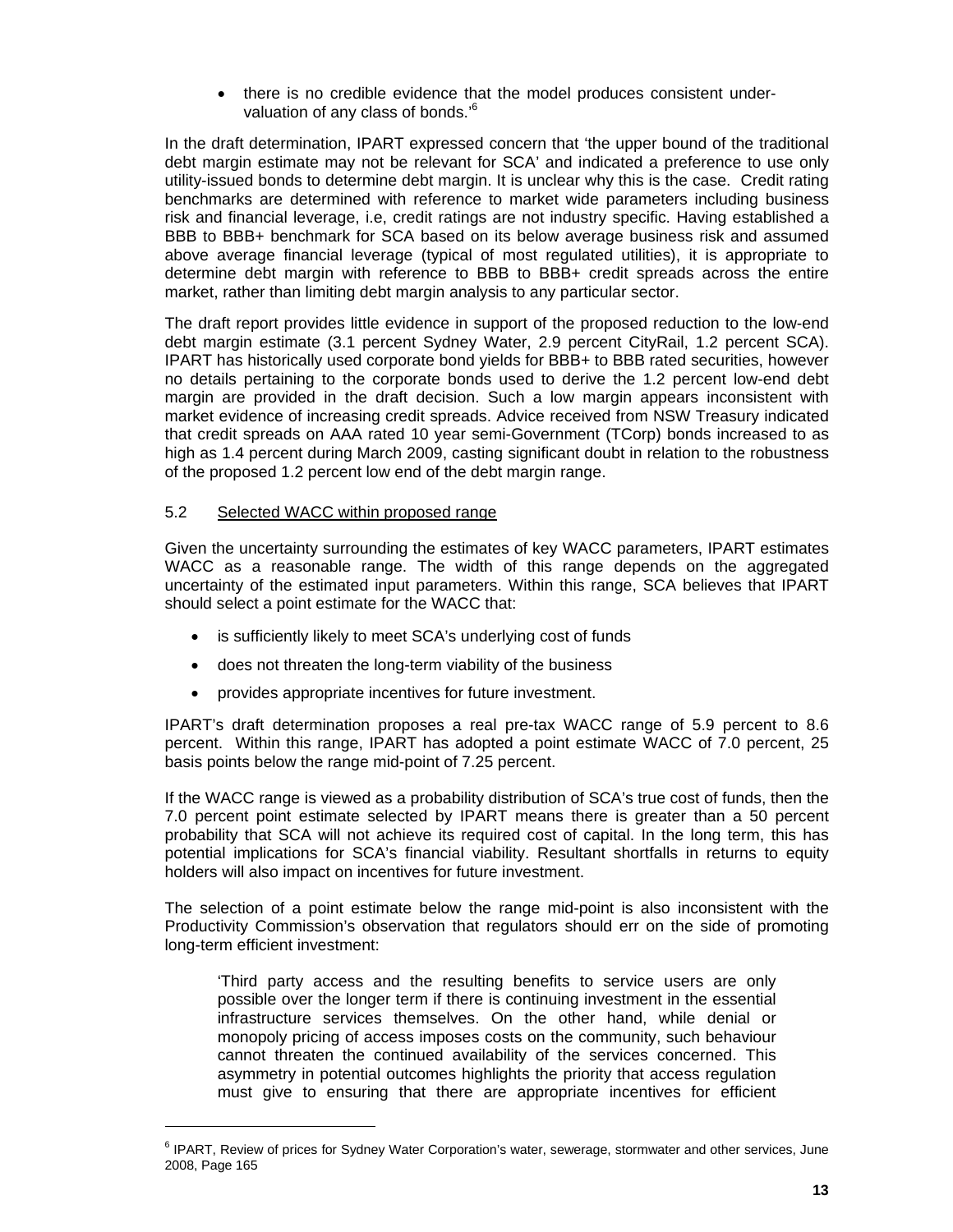investment.'<sup>7</sup>

SCA acknowledges that IPART is required to balance the often-conflicting objectives of both the business and its customers. For example, section 15 of the IPART Act requires IPART to have regard to both the cost of providing services (including the appropriate rate of return on public assets) and the social impact of the determinations and recommendations.

However, SCA believes that an appropriate rate of return should provide the business with at least a 50 percent probability of achieving its cost of capital. Justification for a lower WACC should be supported by clear evidence that the WACC mid-point would result in inappropriate social (i.e. customer) outcomes. In this regard, SCA notes that adoption of a 7.25 percent, rather than 7.0 percent WACC, has a negligible incremental impact on SCA's revenue requirements and pricing outcomes.

The table below shows that under 7.25 percent WACC assumptions, SCA's 2009-10 notional revenue requirements increase by an estimated \$3.2m, or 1.5 percent. Given that, on average, SCA's charges represent approximately 10 percent of a customers' final bill, adoption of the mid-point WACC of 7.25 percent translates to a 'one-off' incremental price difference of just 0.15 percent.

| 2009-10 Notional revenue<br>requirements (\$million) | <b>7.0% WACC</b> | <b>7.25% WACC</b><br>(range mid-point) |
|------------------------------------------------------|------------------|----------------------------------------|
| Operating expenditure                                | 97.3             | 97.3                                   |
| Depreciation                                         | 21.2             | 21.2                                   |
| Return on assets *                                   | 89.9             | 93.1                                   |
| Other                                                | (0.4)            | (0.4)                                  |
| Total                                                | 208.0            | 211.2                                  |

In the draft determination, IPART indicated it is currently considering alternative approaches to estimating the debt margin and that it intends to release a working paper in March 2009, to seek comments from stakeholders. IPART also indicated that for the purposes of SCA's draft determination, it has continued to use its 'traditional methodology' to determining the debt margin range, but has also 'had regard to the alternative approach in setting the point estimate within that range'.

SCA sought advice from NSW Treasury who has expressed concerns in relation to IPART's proposed methodology for determining the SCA's debt margins. Alternative debt margin methodologies should not influence current WACC outcomes until they have been fully investigated and subject to appropriate stakeholder consultation.

<sup>&</sup>lt;sup>7</sup> Productivity Commission, Review of the National Access Regime, Inquiry Report, 17 September 2002, Overview XIX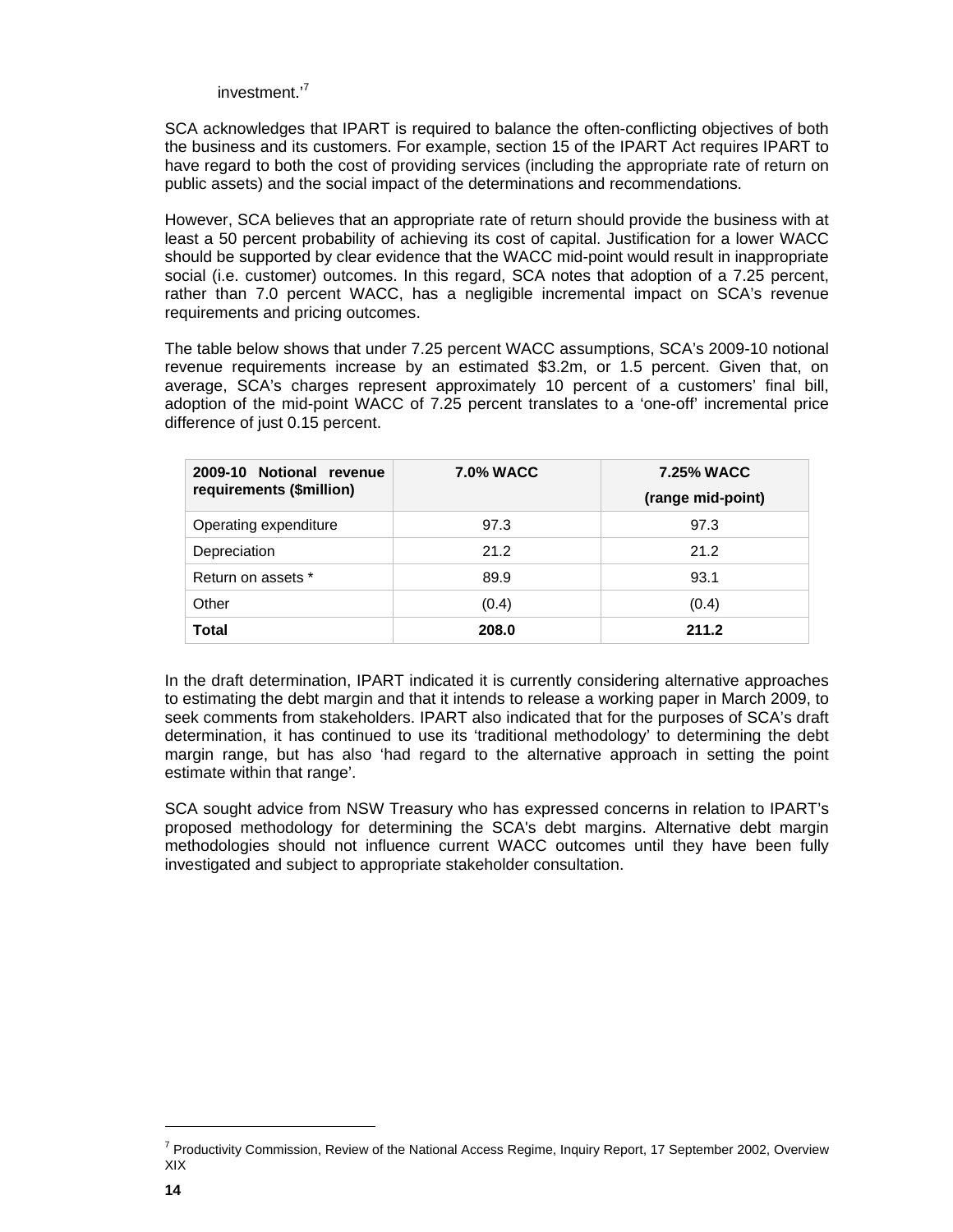#### **7 Water demand forecast**

As agreed with IPART, the SCA based its September 2008 pricing submission on Sydney Water's demand forecast which was reviewed and endorsed by IPART in its June 2008 determination for Sydney Water.

The SCA relies on Sydney Water's estimates for demand and in March 2009, Sydney Water updated its forecast. Over the next three years, forecast demand is lower than allowed by IPART in its determination by some 26 gigalitres (GL).

This significant decrease in likely demand highlights the revenue risk to the SCA and the need to base prices on as most recent a forecast as is available. The SCA had proposed a continuation of the mechanism whereby variations in water sales could be addressed in the next price path (albeit over a narrower band of +/- five percent). However, IPART has chosen not to allow any such mechanism.

In this context the SCA preference is for IPART to base its final determination on the latest water demand information from Sydney Water as detailed below.

| (GL)                                       | 2008-09 | 2009-10 | 2010-11 | 2011-12 |
|--------------------------------------------|---------|---------|---------|---------|
| <b>SCA</b> submission<br>September 2008    | 513.2   | 507.2   | 445.6   | 458.8   |
| Sydney Water forecast<br><b>March 2009</b> | 485.8   | 497.7   | 449.0   | 438.0   |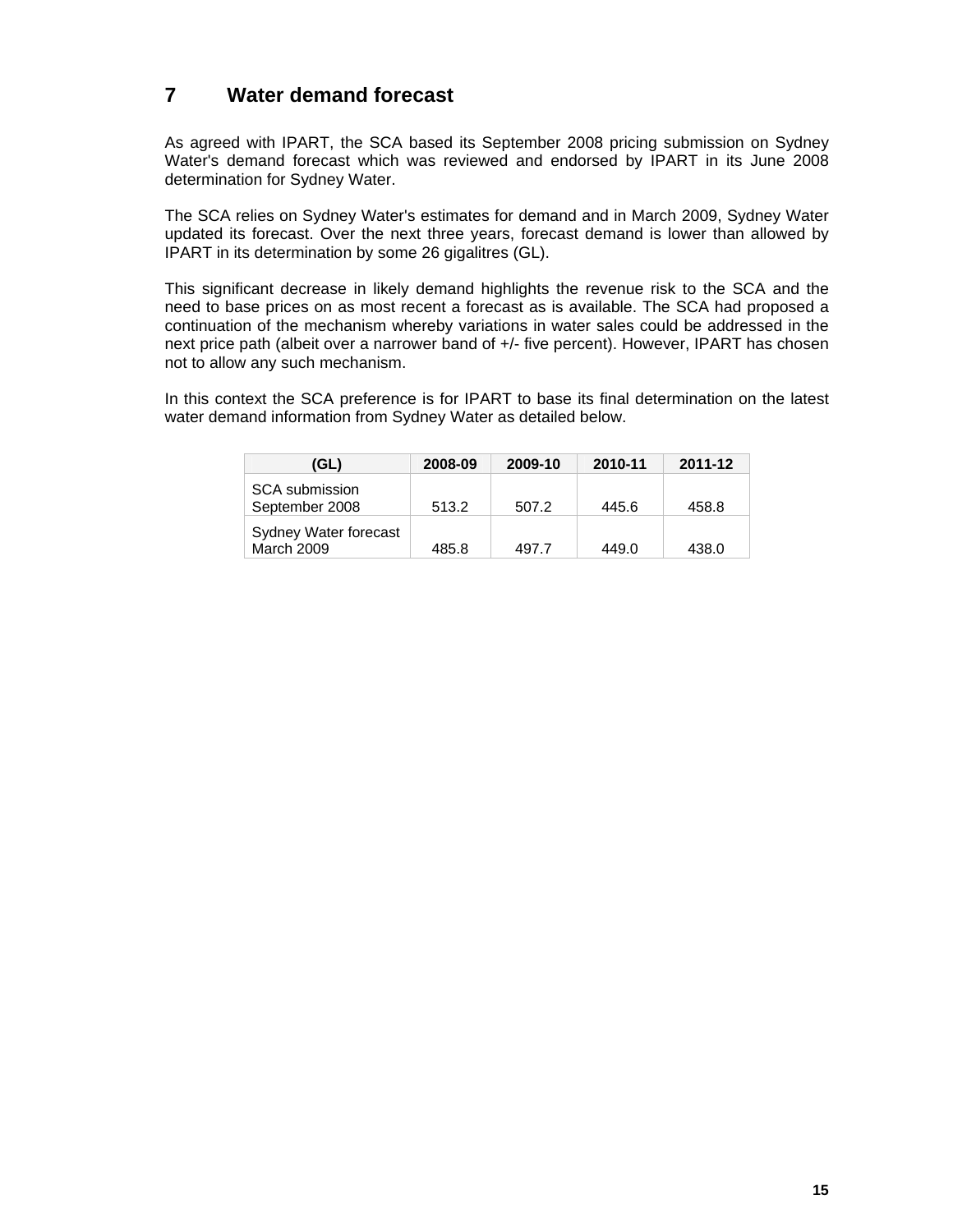#### **8 Investment category rating**

IPART's draft determination included analysis of a range of financial indicators, commonly used by credit agencies, to assess SCA's financial strength and debt servicing capacity under the proposed revenue path. In undertaking this analysis, IPART assumed SCA's actual gearing and financial ratio guidelines used by NSW Treasury to assess credit worthiness.

Shareholder decisions relating to capital structure should not impact on regulated revenue requirements. When determining the level of gearing used to calculate the WACC, IPART adopts a benchmark capital structure, rather than the actual financial structure, to ensure that customers will not bear the cost associated with an inefficient financing structure. Similarly, IPART should adopt a benchmark capital structure in undertaking analysis of financial strength. Otherwise, there is a perverse incentive for shareholders to increase gearing levels to inefficient levels in order to maximise revenue requirements.

It is inconsistent to adopt a benchmark gearing for the purposes of determining WACC and actual gearing for the purposes of determining the impact of regulatory decisions (including WACC) on financial viability.

NSW Treasury has advised that the target financial ratio ranges used in IPART's analysis are inconsistent with those used by NSW Treasury to assess SCA's credit worthiness. NSW Treasury uses different ratio targets, depending on the underlying business risk of the entity. In this regard, NSW Treasury assumes an 'above average' business profile for SCA, whereas IPART's analysis is based on ratio ranges for a 'well above average' business profile.

NSW Treasury has replicated IPART's credit rating analysis, assuming the benchmark capital structure of 60 percent and ratio ranges based on an SCA's 'above average' business profile. As shown in the table below, the analysis indicates that SCA would have difficulty in maintaining an investment grade rating based on regulated revenue outcomes under IPART's draft determination:

| <b>Financial ratio</b>    | 2009-10    | 2010-11    | 2011-12    |
|---------------------------|------------|------------|------------|
| 1. FFO interest cover     | 1.7        | 1.8        | 1.9        |
| NSW Treasury rating       | BB         | BB+        | BB+        |
| 2. FFO / Total debt       | 4.7%       | 5.2%       | $6.0\%$    |
| NSW Treasury rating       | B+         | BB.        | BB         |
| 3. Debt gearing           | 61%        | 61%        | 61%        |
| NSW Treasury rating       | BBB+       | BBB+       | BBB+       |
| 4. Pre-tax Interest Cover | 1.5        | 1.6        | 1.7        |
| NSW Treasury rating       | <b>BBB</b> | <b>BBB</b> | <b>BBB</b> |
| 5. NSW Treasury score *   | 3.0        | 3.5        | 3.8        |
| overall rating            | BB+        | BB+        | BB+        |

\* An overall score of between 4.0 and 5.0 is required to achieve a BBB rating.